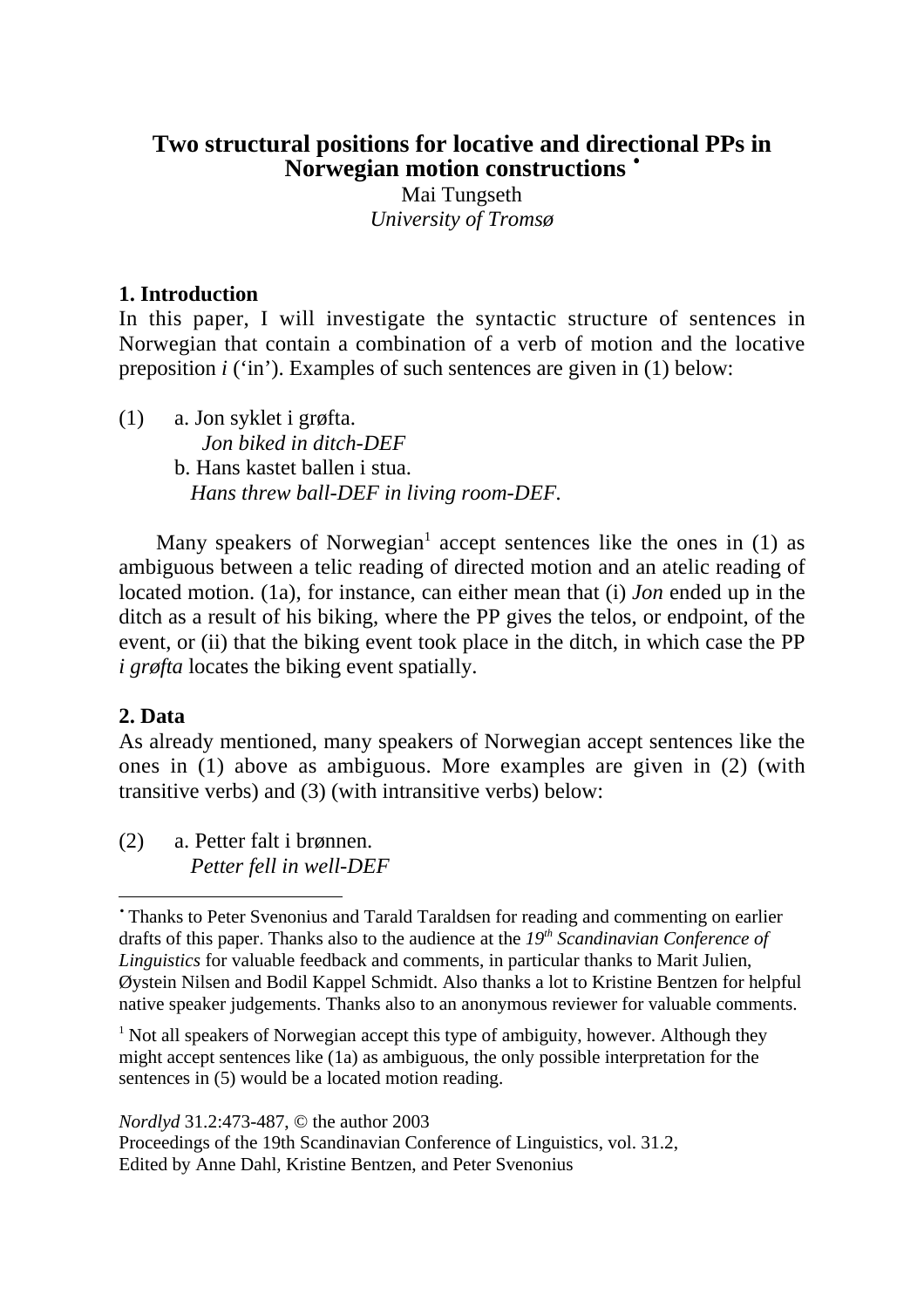b. Per hoppet i vannet.  *Per jumped in water-DEF*

(3) a. Hårek rullet tønna i kjelleren.  *Hårek rolled cask-DEF in basement-DEF* b. Per bar skiene i garasjen.  *Per carried skis-DEF in garage-DEF*

For speakers who accept a sentence like (2a) as ambiguous, the sentence can either have the meaning that *Petter* fell *into* the well (directed motion), or it can mean that the falling event took place in the well, with the *i*-PP locating the event in space.

# *2.1 Temporal adverbials and telicity*

Temporal adverbials give an indication of the telicity of an event, where the temporal PP *i etkvarter* ('for 15 minutes') occurs with atelic events and *på et kvarter* ('in 15 minutes') with telic events<sup>2</sup>. The sentences in (2) and (3), however, accept both of these adverbials, but on different interpretations. Consider the sentences in  $(4)^3$ :

- (4) a. Jon syklet i grøfta *i et kvarter* (located motion). 'Jon biked in the ditch for 15 minutes'.
	- b. Jon syklet i grøfta *på et kvarter* (directed motion). 'Jon biked into the ditch in 15 minutes'.
	- c. Per hoppet i vannet *i et kvarter* (located motion). 'Per jumped in the water for 15 minutes'.
	- d. Per hoppet i vannet *på et kvarter* (directed motion). 'Per jumped into the water in 15 minutes'.

 <sup>2</sup> *<sup>i</sup>*=English 'in', while *på*=English 'on', but the time adverbials *i en time* and *på en time* traslate into English *for an hour* and *in an hour*, respectively. Whereas *i en time* appears with atelic events only, the converse holds of *på en time*, which is only possible with telic events, and thus, time adverbials of this type are frequently (since Dowty 1979) employed as diagnostics in order to find out whether a given event is telic or atelic.

 $3$  I have chosen to translate the sentences with the simple past also in English, where it is more natural to use the progressive to signal an ongoing event. In Norwegian, however, there is no such distinction, and the distinction between completed and ongoing events is marked e.g. by means of temporal adverbials.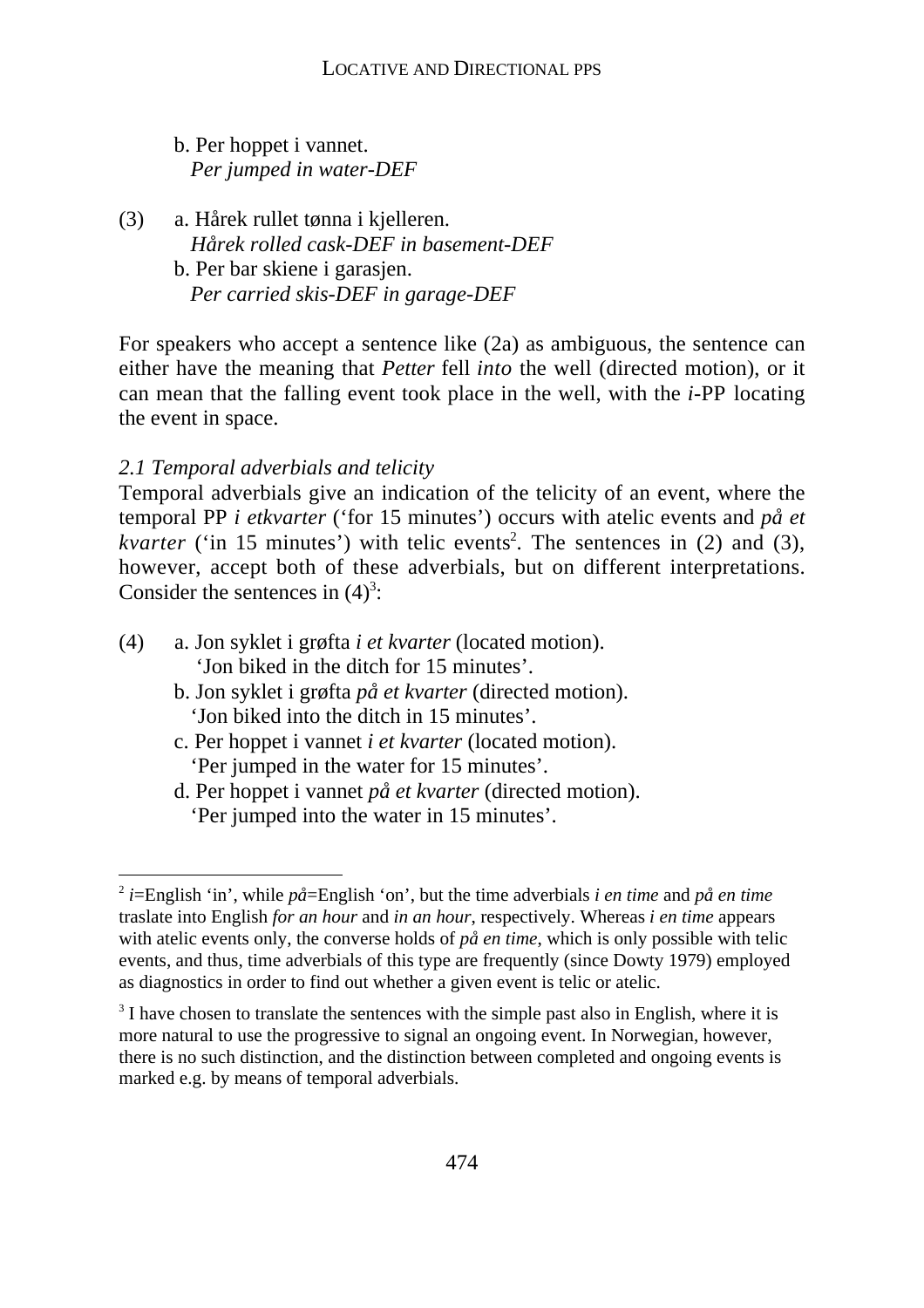- e. Hårek rullet tønna i kjelleren *i et kvarter* (located motion). 'Hårek rolled the cask in the basement for 15 minutes'.
- f. Hårek rullet tønna i kjelleren *på et kvarter* (directed motion). 'Hårek rolled the cask into the basement in 15 minutes.'

However, when the verb is used in isolation, only *i en time* is accepted, which indicates that the event is atelic, cf. (5a, c).

It is generally accepted that telicity should be considered a property of the whole predicate, and not simply a property of the verb in isolation. As was first noted by Verkuyl 1972, the addition of an endpoint-denoting (Goal) PP to an otherwise atelic verb can induce a telicity shift from an atelic into a telic event. The sentences in (5) give a few examples of this. For instance in (5a), when the verb *sykle*( 'bike') is used in isolation, the event can be classified as an atelic event of biking, accepting *i en time* ('for an hour'), while (5b) shows that if the endpoint-denoting PP *til byen* ('(in)to town') is added, *i en time* is no longer accepted, and *på en time* must be chosen instead, indicating that the predicate is telic:

- (5) a. Jon syklet *i en time/\*på en time*. 'Jon biked for an hour/\*in an hour.'
	- b. Jon syklet til byen *\*i en time/på en time.* 'Jon biked into town \*for an hour/in an hour.'
	- c. Hans spaserte *i en time/\*på en time*. 'Hans strolled for an hour/\*in an hour.'
	- d. Hans spaserte til flyplassen *\*i en time/på en time*. 'Hans strolled to the airport \*for an hour/in an hour.'

Thus, it seems that when the verb is used in isolation, the event described is atelic, but still, as the sentences in (4) show, the addition of a prepositional phrase with *i* does not necessarily result in the expected shift in telicity from an atelic into a telic event. Instead, the interpretation of the event is ambiguous between a telic reading of directed motion and an atelic event of located motion. In the following, I will argue that differences in interpretation like the ones observed are best treated as resulting from differences in the syntactic structures projected for the two readings of these sentences.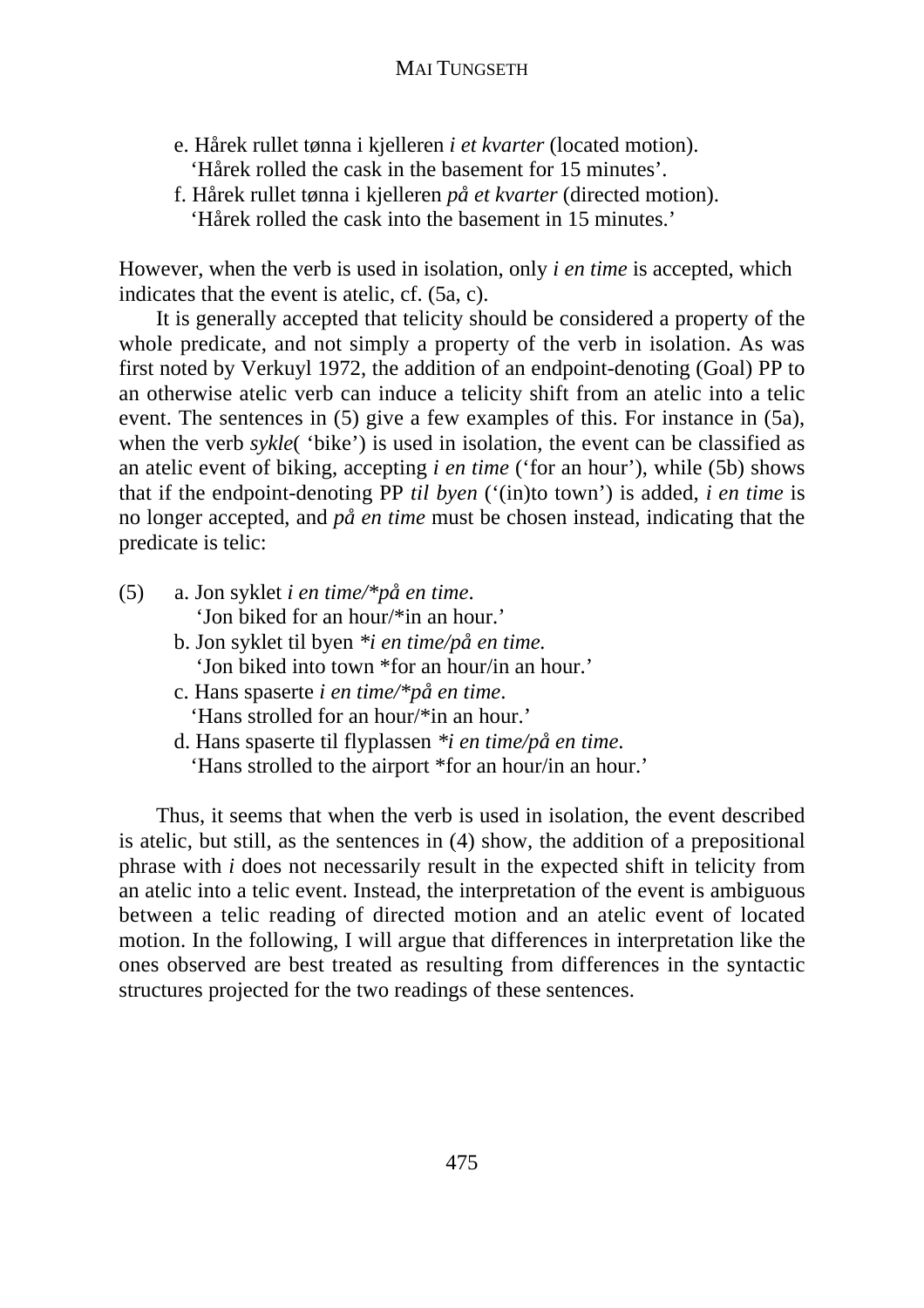## *2.2 VP constituency tests*

Constituency tests like topicalization and *do so*-substitution target a whole constituent, and are thus often employed as tests of syntactic structure. In the following, we will show that data from VP-topicalization suggests that there is a difference between locative and directional PPs with respect to topicalization. Since only whole constituents can be topicalized, only phrases that do not appear VP-internally can be stranded under VP-topicalization. Consider the sentences in (6), where VP is fronted, stranding the *i*-PP:

(6) a. Rulle tønna gjorde Hårek i kjelleren.  *Roll cask-DEF did Hårek in basement-DEF* 'What Hårek did, was to roll the cask in the basement'. b. Bære skiene gjorde Per i garasjen.  *Carry skis-DEF did Per in garage-DEF* 'What Per did, was to carry the skis in the garage'. c. Kaste ballen gjorde Hans i stua.  *Throw ball-DEF did Hans in living room-DEF* 'What Hans did, was to throw the ball in the living room'.

For the sentences in (6), the only possible interpretation is one of located motion, indicating that locative and directional PPs differ with respect to their structural position. While directional PPs appear VP-internally, and cannot be stranded under VP-topicalization locative PPs appear outside of the projection of the verb.

This assumption is further corroborated by data from *do so*-substitution (Norwegian *gjøre det samme* 'do the same thing'). Consider the sentences in  $(7):$ 

- (7) a. Jon syklet i grøfta og Per gjorde det samme i garasjen.
	- 'Jon rode his bike in the ditch and Per did so in the garage'.
	- b. Per hoppet i vannet og Kjell gjorde det samme i grøfta.
		- 'Per jumped up and down in the water and Kjell did so in the ditch'.
	- c. Hårek rullet tønna i kjelleren og Per gjorde det samme i entreen. 'Hårek rolled the cask in the basement and Per did so in the hall'.

Again, the only available reading for the sentences in (7) is a located motion reading. Hence, data from VP-topicalization and *do so*-substitution indicates that there is indeed a structural difference between locative and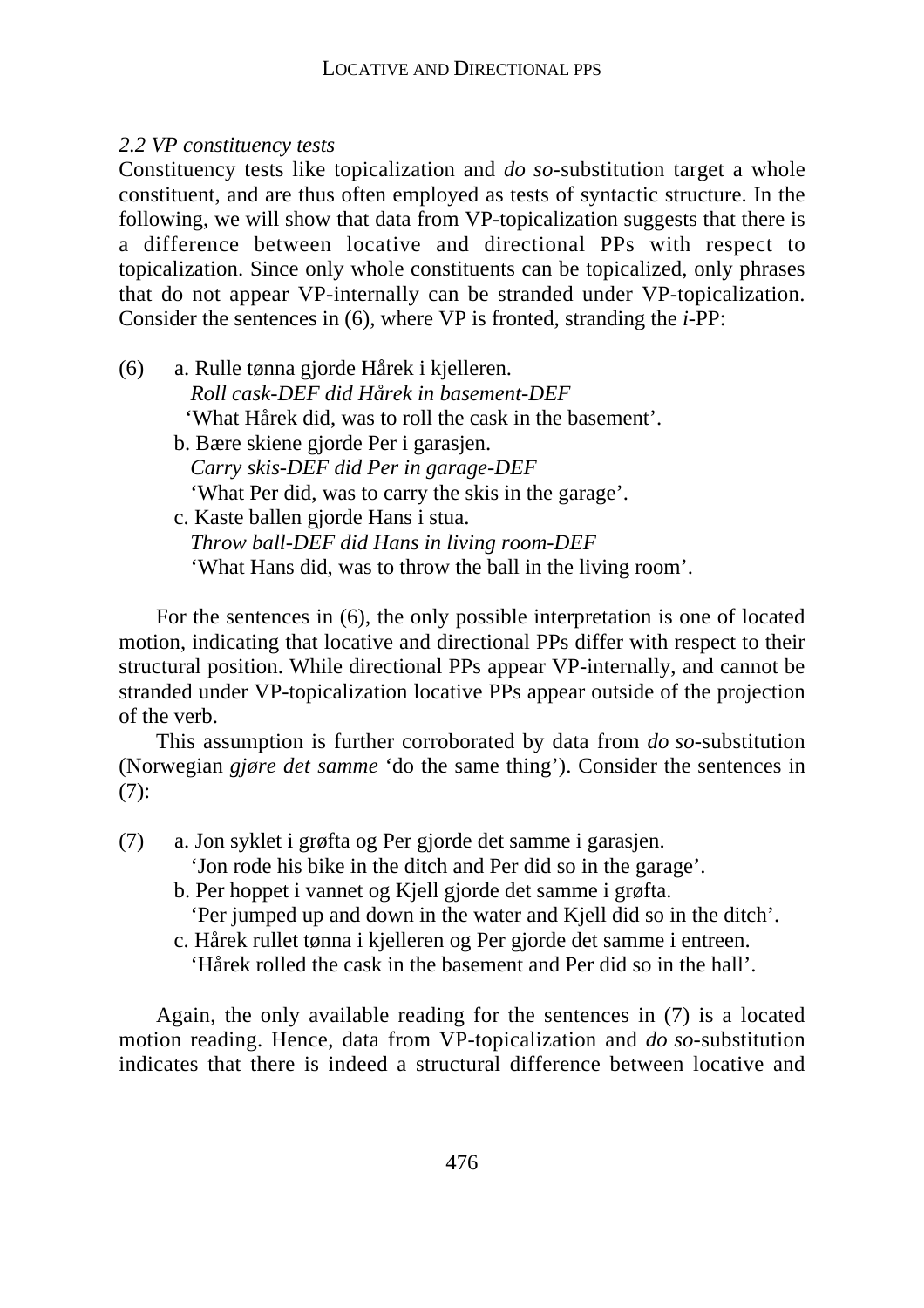directional PPs. While directional PPs appear inside of the verb phrase, locative PPs appear outside of the verb phrase, which explains the fact that only locative PPs can be stranded under VP-topicalization or *do so*substitution.

# *2.3 Adverbial placement*

Nilsen 1998 argues that Norwegian adverbial PPs are hierarchically ordered, ie. when there is more than one adverbial PP present, they appear in the following order:

(8)  $\langle$  V PP<sub>dir</sub>, PP<sub>inst</sub>, PP<sub>dir</sub>, PP<sub>tel</sub>, PP<sub>atel</sub>, PP<sub>loc</sub>, PP<sub>temp</sub>> (adapted from Nilsen  $(1998:109)^4$ )

Different from the present approach, Nilsen argues against right-adjunction, arguing instead that adverbial PPs are best treated as reduced relative clauses on the event, appearing in the specifier positions of functional projections in a Cinquean hierarchy. The surface ordering of constituents is then derived via movement. This view is compatible with Kayne's LCA, but in order for this approach to work, it has to allow for head movement out of a specifier position, which represents a serious weakening of the theory. The examples in (9) are taken from Nilsen 1998 (pp. 108-109):

(9) a. Sprang til jobben gjorde han på to minutter.  *Ran to job-DEF did he in two minutes* 'What he did, was run to work in two minutes'. b. \*Sprang på to minutter gjorde han til jobben.

*Ran in two minutes did he to work-DEF* 'What he did, was run in two minutes to work'.

 $\frac{1}{4}$ <sup>4</sup> Nilsen 1998 distinguishes between telic and atelic PPs ( $PP_{rel}$  and  $PP_{atel}$ , respectively), where he assumes that PPs like *i en time* ('for an hour') instantiate atelic PPs, occurring with atelic predicates, while PPs like *på en time* ('for an hour'), which occur with telic predicates, are assumed to be telic. Normally, however, telicity is considered a property of predicates, and it is also possible to have different combinations of these PPs simultaneously, with different effects on the telicity of the predicate, like eg. *Per vasket golvet på en time* ('Per cleaned the floor in an hour') (telic) or *Per vasket golvet i en time* ('Per cleaned the floor for an hour') (atelic), or also ?*Per vasket golvet på en time hver dag i en måned* ('Per cleaned the floor in an hour every day for a month') (telic). Thus, I will simply refer to temporal PPs of this kind as temporal *i*-PPs and temporal *på*-PPs.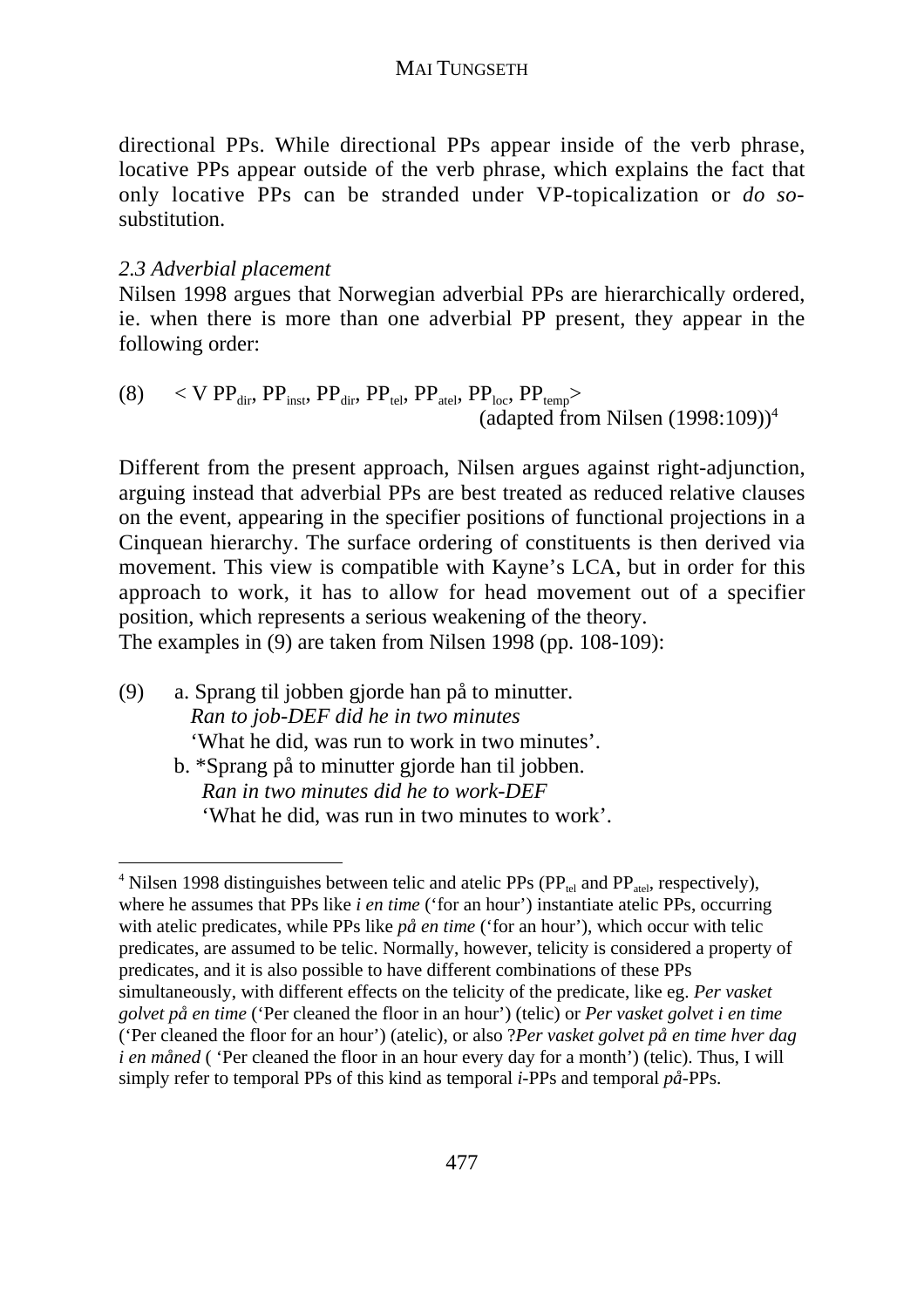The contrast between (9a) and (9b) is quite sharp. (9a), with the directional PP preceding the temporal *på*-PP is grammatical, whereas (9b), with the PPs in the opposite order, is ungrammatical.

According to Nilsen's hierarchy, directional PPs can appear in two positions, either in the position immediately to the right of the verb, or in the position following instrumentals, but preceding temporal PPs. Locative PPs, on the other hand, always follow instrumental and temporal PPs (ie. when there is more than one of these PPs present at the same time).

These assumptions can be used to test the structures; consider the sentences in (10), with instrumental PPs. Since instrumentals can either precede or follow directional PPs, but must precede locative PPs, an instrumental PP preceding the *i*-PP should result in an ambiguous interpretation of the sentence, but if the order of PPs is the opposite, the resulting event should unambiguously be interpreted as an event of directed motion:

- (10) a. Jon har syklet [på trehjulssykkel] [i grøfta] (locative).
	- *Jon has biked on tricycle in ditch-DEF*
	- b. Jon har syklet [i grøfta] [på trehjulssykkel] (directional).
	- c. Hårek har trillet tønna [i trillebår] [i kjelleren] (locative).
		- *Hårek has rolled cask-DEF in wheelbarrow in basement-DEF*
	- d. Hårek har trillet tønna [i kjelleren] [i trillebår] (directional).

Looking at the sentences in (10), we see that the sentences where an instrument PP appears between the verb and the *i*-PP (ie. in (10 a, c)), the PP can only receive a locative interpretation, while (10 b, d), with the opposite ordering of the PPs, the *i*-PP is unambiguously interpreted as directional. This pattern is, in fact, consistent for all the sentences in (10), which lends further support to the claim that directional PPs appear closer to the verb than locative PPs.

Further indication of the position of locative and directional PPs comes from the ordering of temporal *på-*PPs and temporal *i*-PPs, which follow directionals, but precede locative PPs. The prediction here is that a temporal *på-PP* or a temporal *i-* PP preceding the *i*-PP (ie. the PP which is ambiguous between a locative and a directional reading) should result in a located motion reading of the sentence, while the opposite order of PPs, with the *i*-PP preceding the temporal *på*-PP or the temporal *i*-PP, should result in a directed motion reading of the event. Consider the sentences in (11):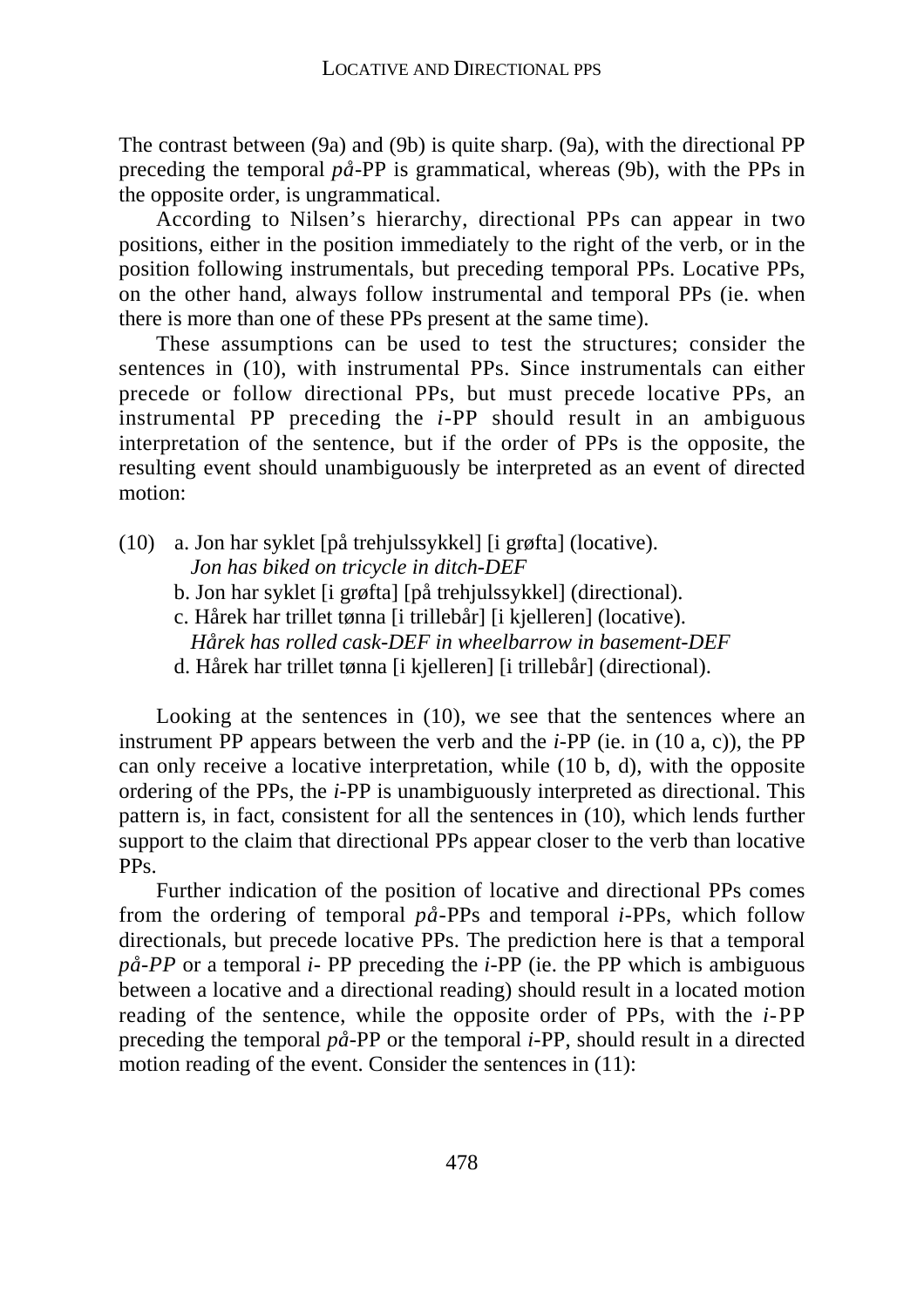(11) a. Per har hoppet [i en time] [i vannet].  *Per has jumped for an hour in water-DEF* 'Per has been jumping (up and down) in the water for an hour'. b. Per har hoppet [i vannet] ?[på en time]/[i en time] (repetitive).  *Per has jumped in water-DEF ?in an hour/for an hour* 'Per has been jumping in the water ?in an hour/for an hour'. c. Ballen har rullet [i en time] [i åkeren].  *Ball-DEF has rolled for an hour in field-DEF* 'The ball has been rolling in the field for an hour'. d. Ballen har rullet [i åkeren] [på en time].  *Ball-DEF has rolled in field-DEF in an hour* 'The ball has rolled into the field in an hour'. e. ?Hårek har rullet tønna [i en time] [i kjelleren].  *Hårek has rolled cask-DEF for an hour in basement-DEF* 'Hårek has been rolling the cask in the basement for an hour.' f. Hårek har rullet tønna [i kjelleren] [på en time].  *Hårek has rolled cask-DEF in basement-DEF in an hour*

'Hårek has rolled the cask into the basement in an hour'.

The interpretation of the sentences in (11) show that the prediction is indeed borne out. In the sentences in (11a, c, e), where the *på-* or *i*-PP precedes the *i*-PP, the sentences can only be interpreted as events of located motion, whereas when the PPs appear in the opposite order, only a directed motion reading is available.

### *2.4 Binding of anaphora*

As we have seen above, there is good reason to believe that locative and directional PPs occupy different positions in the syntactic structure, to the effect that directional PPs are merged lower in the structure than locative PPs.

Facts about the binding of anaphora add further support to this claim. According to Binding Theory Principles A and B, reflexives and pronouns should be expected to be mutually exclusive, since BT Principle A requires a reflexive to be c-commanded by an element that is coindexed with it, while according to BT Principle B, the opposite restriction holds; a pronoun cannot be located within the same domain as a c-commanding DP coindexed with it.

Assuming directional PPs to appear lower down in the syntactic structure than locative PPs, we should expect there to be differences between the two readings of these sentences to the effect that only directional PPs permit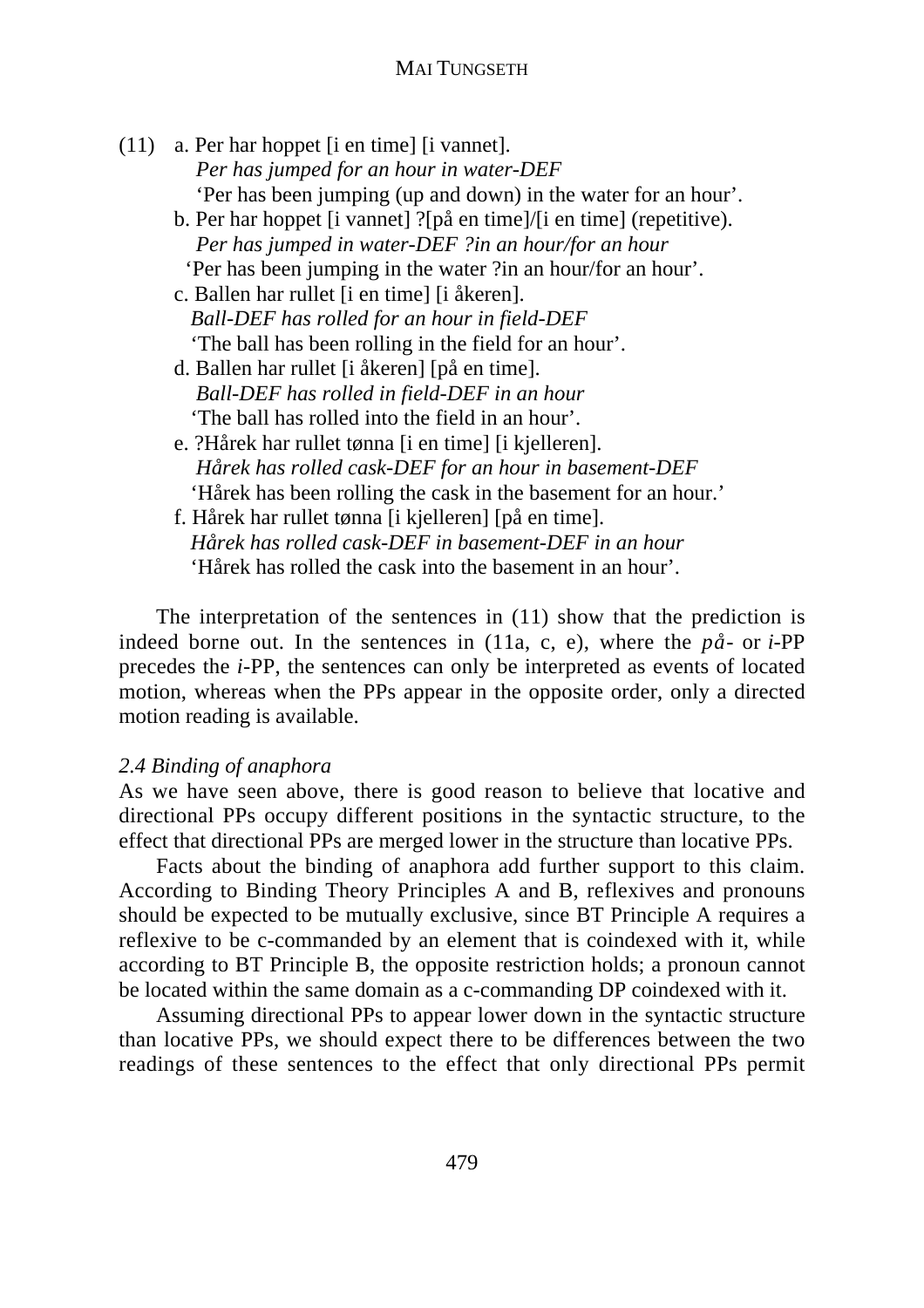reflexives coreferent with the direct object,which we will see is indeed the case. The sentences in (12) give examples of such sentences:

 $(12)$  a. Jeg kastet Per<sub>i</sub> i svømmebassenget sitt<sub>i</sub> (directional).  *I threw Per in swimming pool-DEF REFL* b. Jeg kastet Per<sub>i</sub> i svømmebassenget hans<sub>i</sub> (locative).  *I threw Per in swimming pool-DEF PRON* c. Du dyttet heksa<sub>i</sub> i brønnen sin<sub>i</sub> (directional).  *You pushed witch-DEF in well-DEF REFL*

d. Du dyttet heksa<sub>i</sub> i brønnen hennes<sub>i</sub> (locative).  *You pushed witch-DEF in well-DEF PRON*

The sentences in (12 a, c) where the PP contains a reflexive, have only the directed motion reading, while (12 b, d), where the PP contains a pronoun are ambiguous between a located motion reading and a directed motion reading.

In addition, facts about the connection between syntactic structure and accent placement (cf. Hoekstra 1984, 1999, Cinque 1993, Truckenbrodt 1995) add emphasis to the claim that the two interpretations of these sentences project different syntactic structures.

## *2.5 Syntactic structure and accent placement*

Hoekstra 1984 proposes that constructions where a verb selects a direct object and in addition also a locative or a Goal of motion PP should be analyzed in terms of small clauses. Although stated within a different syntactic framework, the proposal can easily be updated to fit in with more modern assumptions about syntactic structure. Specifically, Hoekstra argues that directional PPs appear as SC complements to the verb, while locative PPs appear as V'-adjuncts. Hoekstra's syntactic structures for the ambiguous sentence *dat Jan in de sloot valt* ('that Jan falls in(to) the ditch') are given in (13) and (14) (=Hoekstra's (44a-b), p. 243):

On the located motion reading in (13), the small clause PP is an adjunct with an empty PRO subject, while on the directed motion reading in (14), the small clause PP is a complement to the verb with a trace of the subject *Jan* as subject of the small clause.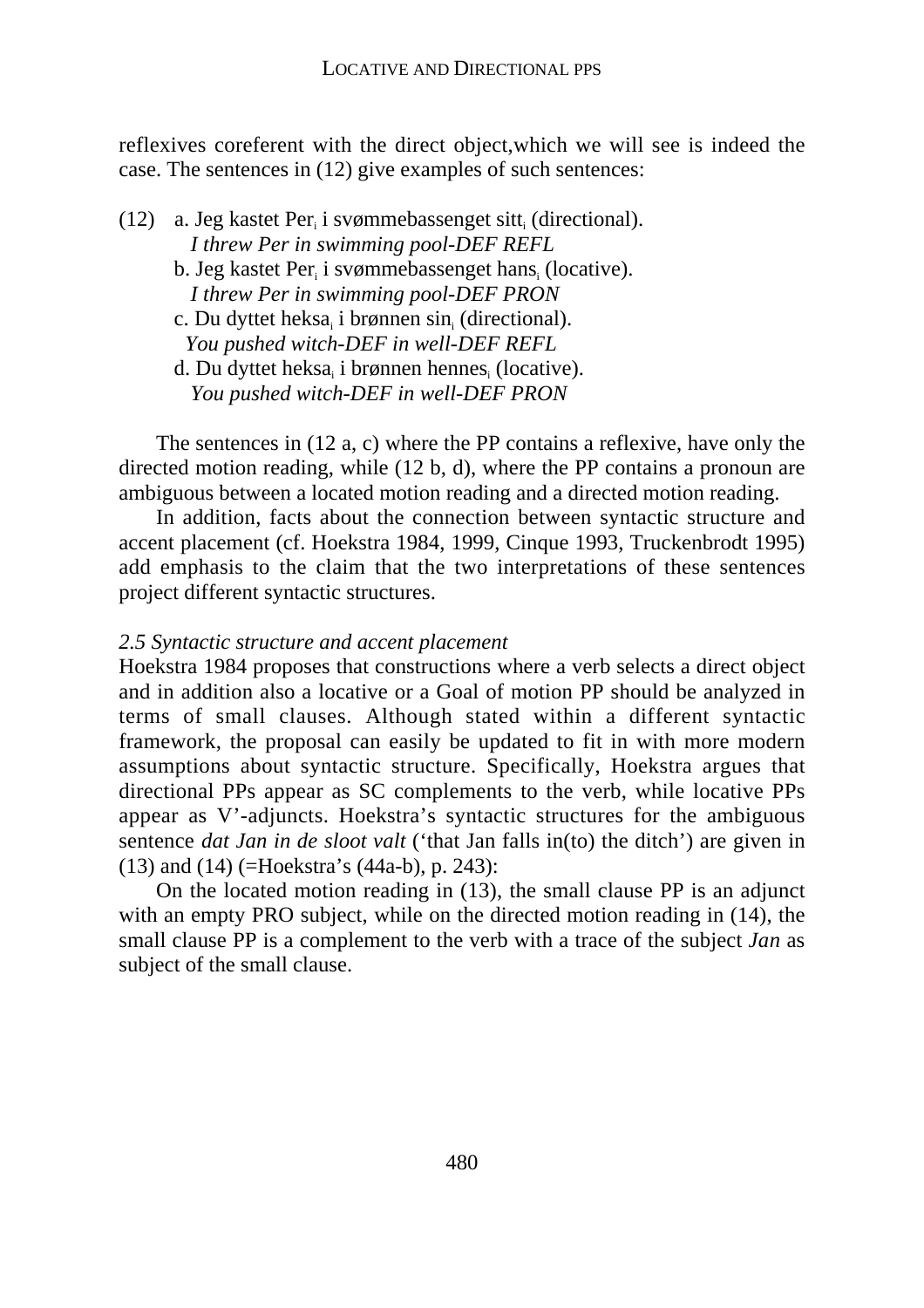

In Dutch, but not in Norwegian, the position of the PP with respect to the verb can disambiguate the two readings of the sentence. If the PP *in de sloot* appears to the right of the verb, as in *dat Jan valt in de sloot* ('that Jan falls in the ditch'), the only possible reading of the sentence is one of located motion, whereas if the PP appears to the left of the verb, the sentence is ambiguous. This is expected on Hoekstra's approach, where the subject of the small clause PP on the directed motion reading of the sentence is a trace of the matrix subject *Jan*, which requires government, and can hence not be moved. On the located motion reading, on the other hand, the subject of the small clause PP is PRO, and nothing prevents the PP from appearing in postverbal position.

In a later paper (Hoekstra 1999), Hoekstra argues that accent placement can help in disambiguating the two readings of the sentence *dat Jan in de sloot valt* ('that Jan falls in the ditch'). While adjunct PPs receive an independent accentuation, in complement-verb constructions, the accent is placed on the lexical head of the complement. Hence, in Dutch, the placement of accent in a potentially ambiguous sentence like *dat Jan in de sloot valt* can help disambiguating the two different readings of the sentence.

The facts about accent placement in Norwegian are in fact quite similar to the ones for Dutch. Also here, the accent is placed on different positions in the sentence dependent on interpretation. The sentences in (15) show a few examples of this, where accent placement is indicated by capital letters:

(15) a. Jon SYklet i GRØfta (located motion reading).

'Jon was biking around in the ditch.'

- b. Jon syklet i GRØfta (directed motion reading). 'Jon biked into the ditch.'
- c. Ballen RUllet i ÅKeren (located motion reading). 'The ball was rolling (around) in the field.'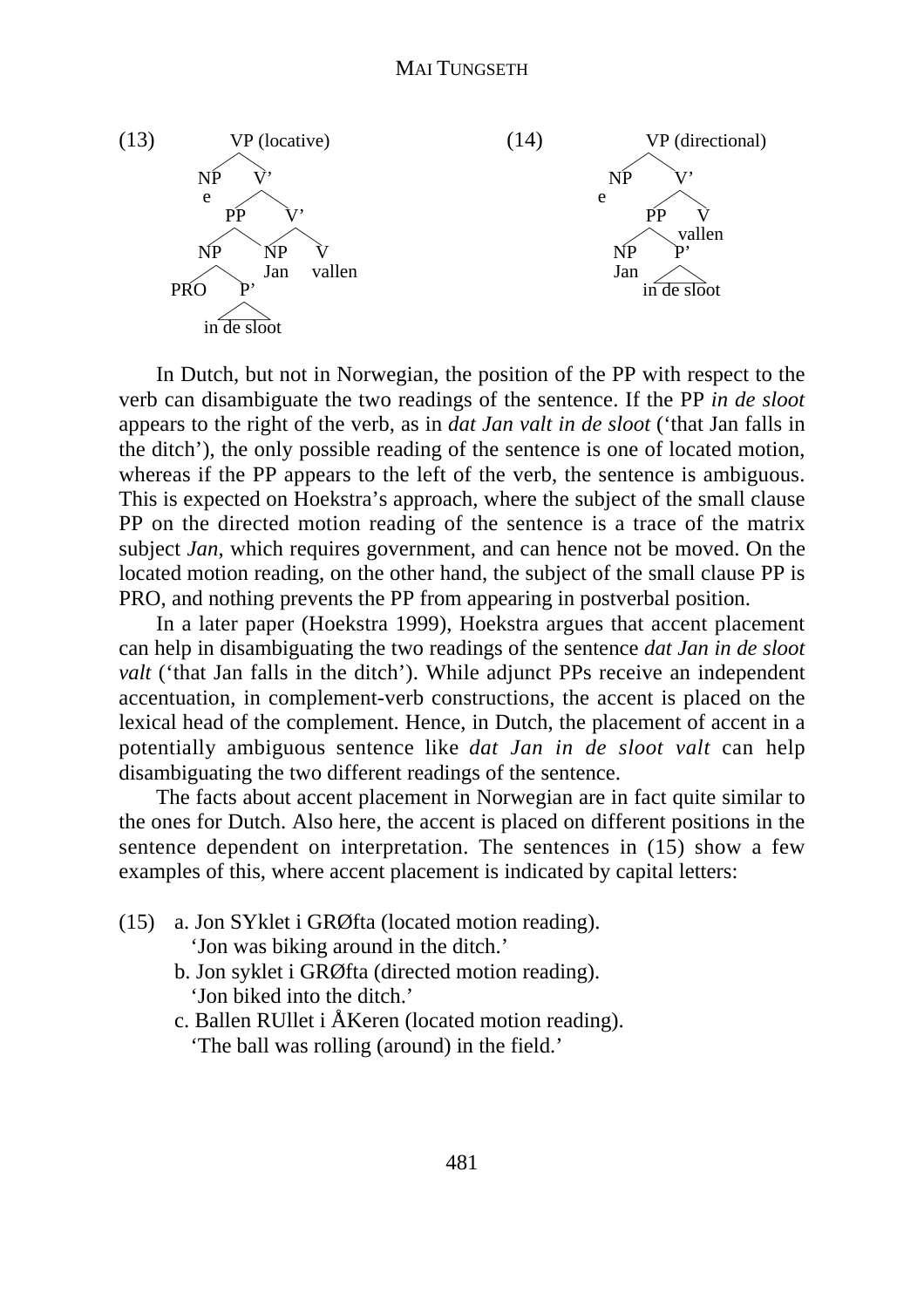- d. Ballen rullet i ÅKeren (directed motion reading). 'The ball rolled into the field.'
- e. Per bar SYkkelen i gaRAsjen (located motion reading). 'Per was carrying the bike in the garage.'
- f. Per bar sykkelen i gaRAsjen (directed motion reading). 'Per carried the bike into the garage.'

However, despite the consistent differences in accent placement between events of directed motion and events of located motion, the actual connection between accent placement and syntactic structure still needs to be further developed, which has been done by Cinque 1993 and also by Truckenbrodt 1995.

Cinque 1993 outlines a general theory of phrase stress according to which, in the unmarked case, the main stress falls on the most deeply embedded constituent in syntactic structure.

Although the discussion of the exact structures for the two readings of the same sentence will be postponed until section 3, the assumption that on the directional reading, the PP is merged low down in the verb phrase as argument of a functional head Path (term due to Koopman 2000), while on the locative reading, the PP appears higher up in the structure is sufficient for the purposes of explaining the differences in accent placement.

With these structural differences in mind, we predict that on the directional reading of a sentence like *Jon syklet i grøfta* ('Jon biked in the ditch'), the accent should fall on the DP *grøfta* ('the ditch'), as the most deeply embedded constituent. As (15b) above shows, this fits well in with the observations. Thus, in the case of the directional reading of the sentence, Cinque's theory of stress placement gives the correct results for Norwegian.

But how well can Cinque's theory handle the accent placement facts for the locative interpretation? Consider again (15a). Here, we see that *both* the verb and the DP complement to the locative PP are accented. According to Cinque's stress placement rule, the accent should here fall on the verb, given the structural differences between directional and locative PPs. Still, Cinque's theory leaves unexplained the fact that on the located motion reading  $(=(15a))$ , not only the verb, but also the DP *i grøfta* is accentuated. How can this be accounted for?

Like Cinque, Truckenbrodt 1995 assumes stress placement to be dependent upon syntactic structure. Specifically, he proposes two different principles for stress placement; one for stress placement in complement-head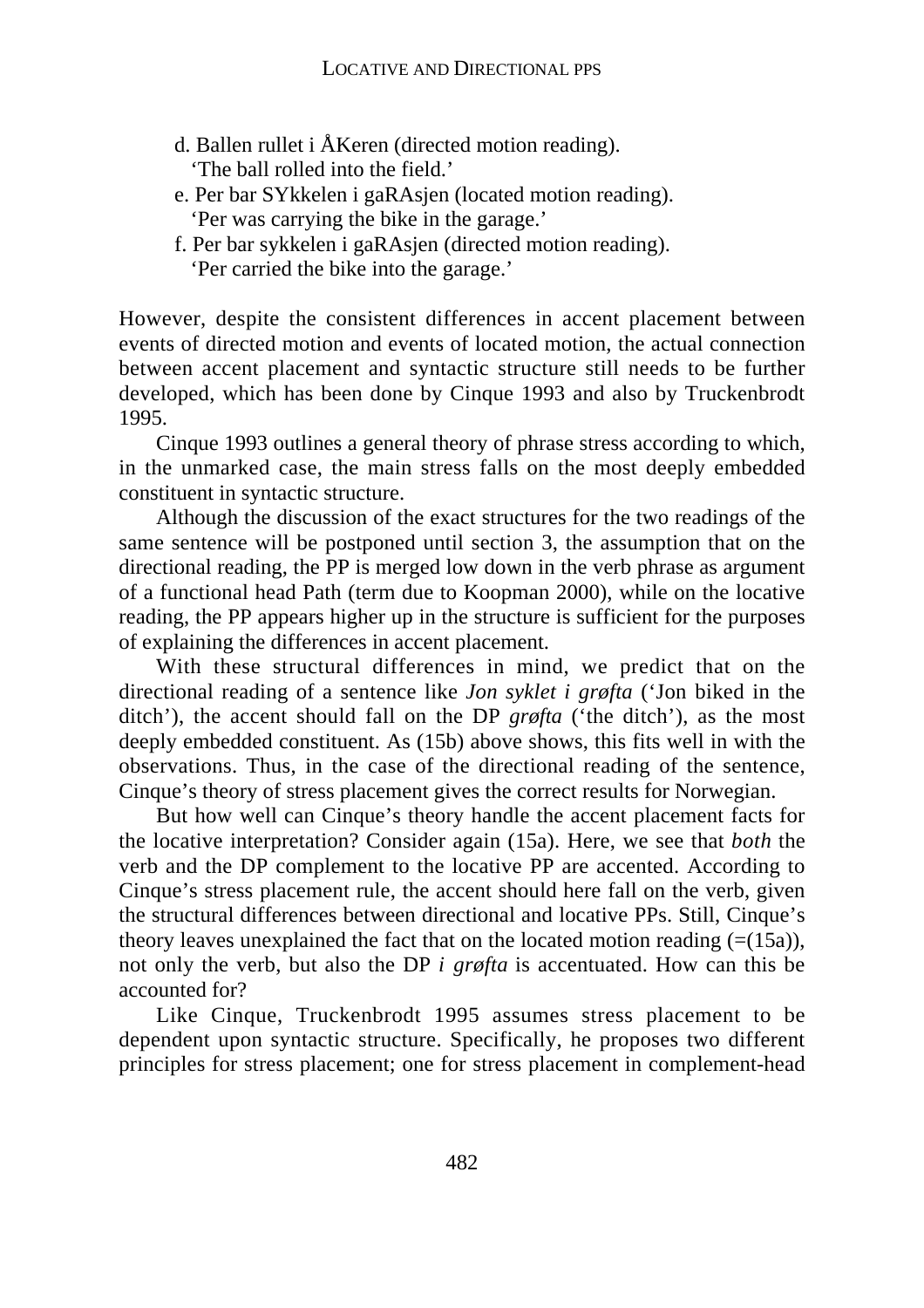configurations, and one for cases in which one XP is outside of another XP, like eg. in adjunction structures. The two principles are repeated in  $(16-17)$  (= Truckenbrodt's (25) p. 175 and (28) p. 177) below:

- (16) In a complement-head configuration, head and complement enter into a single  $\varnothing$  headed by phrasal stress on the complement.
- (17) If XP is outside of YP and neither XP nor YP is contained inside a higher lexically headed ZP, XP and YP are phrased separately.

According to Truckenbrodt's principle in (16), the phrase stress in complement-head constructions is placed on the most deeply embedded constituent, exactly as predicted by Cinque. In addition, the principle in (17) predicts that in cases where the PP is not contained inside of the projection of the verb (like eg. in adjunction structures), the verb and the DP complement to the preposition are independently stressed, which (15a) shows is indeed the case.

Summing up, then, we have seen in this section that facts about VP constituency and adverbial placement, together with facts about the binding of anaphora and accent placement, all point in the direction that the two different readings of a sentence like (1a) project different syntactic structures, where directional PPs are merged low down in the verb phrase close to the verb and where locative PPs appear higher up in the verb phrase, modifying the whole event.

# **3. The analysis: two different structural positions for locative and directional PPs**

As we have seen in the preceding section, differences between locative and directional PPs support the hypothesis that the two types of phrases occupy different syntactic positions. In this section, I will outline an analysis which will be shown to handle the observed differences in a straightforward fashion.

Because it is beyond the scope of the present paper, the issue of functional projections will not be addressed here, but I will assume that in order to account for the observed ambiguities in interpretation, the following projections are necessary:

**(i)** Verbs are decomposed into two subparts, a *causing projection v*, and a *process projection* V (cf. Hale and Keyser 1993). Transitive and unergative verbs always contain both of these projections, while unaccusative verbs do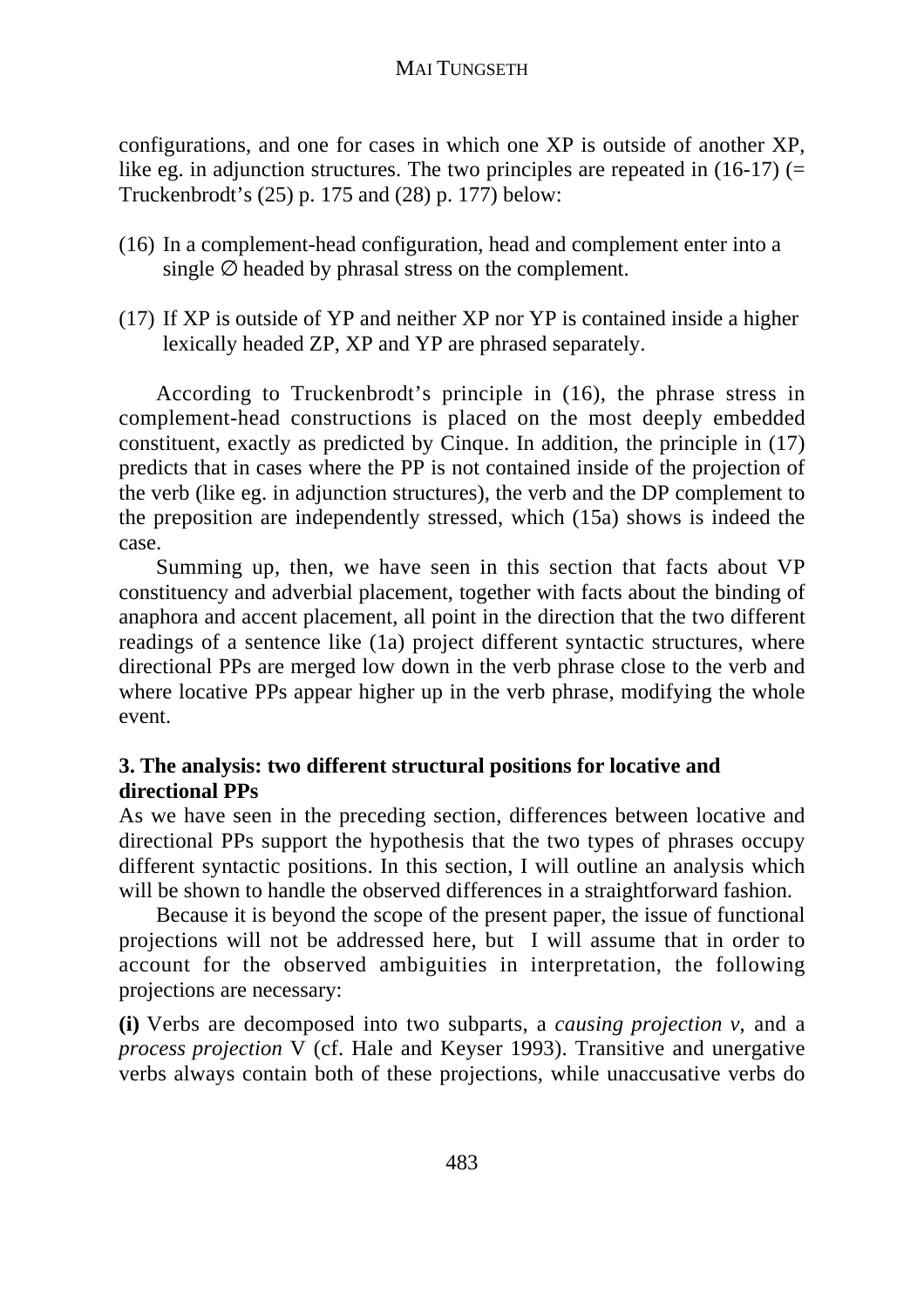not contain the *v* projection, which is responsible for the causation interpretation.

**(ii)** Koopman 2000 has suggested that prepositional phrases contain more functional material than meets the eye. Specifically, she argues that in the case of directional PPs, the extended projection of PP contains a functional head Path, in addition to various other projections. Following the spirit of her suggestions, I assume that the presence of a Path head is necessary on the directional interpretation of these sentences. The PP with *i* then appears as complement to the Path head. In case the Path head is not present, the PP with *i* appears as a *v*P-adjunct (or, in the case of unaccusative verbs, as an adjunct to the process projection, VP), and the interpretation is one of located motion.

#### *3.1 Transitive verbs:*

On the directional reading of a sentence like (3a), I assume that the verb takes a PathP complement with an empty head. The PP with *i* then appears as complement to the Path head, and the interpretation is one of directed motion, as in (18) However, there is also another possible reading of (3a), viz. the located motion reading. Since I assume the Path head in (18) to be responsible for predicating a path of motion and telos to the event, this head should thus not be present on the located motion reading of the sentences, where there is no endpoint to the event. Instead, on the locative reading, the *i*-PP appears as a verb phrase adjunct, modfying the whole event. The syntactic structure for the located motion reading of (3a) would then look like the one in (19):



#### *3.2 Unergative verbs:*

With unergative verbs, both VP projections (ie.  $vP$  and VP) are present, and the subject of cause and the subject of process are identical. The argument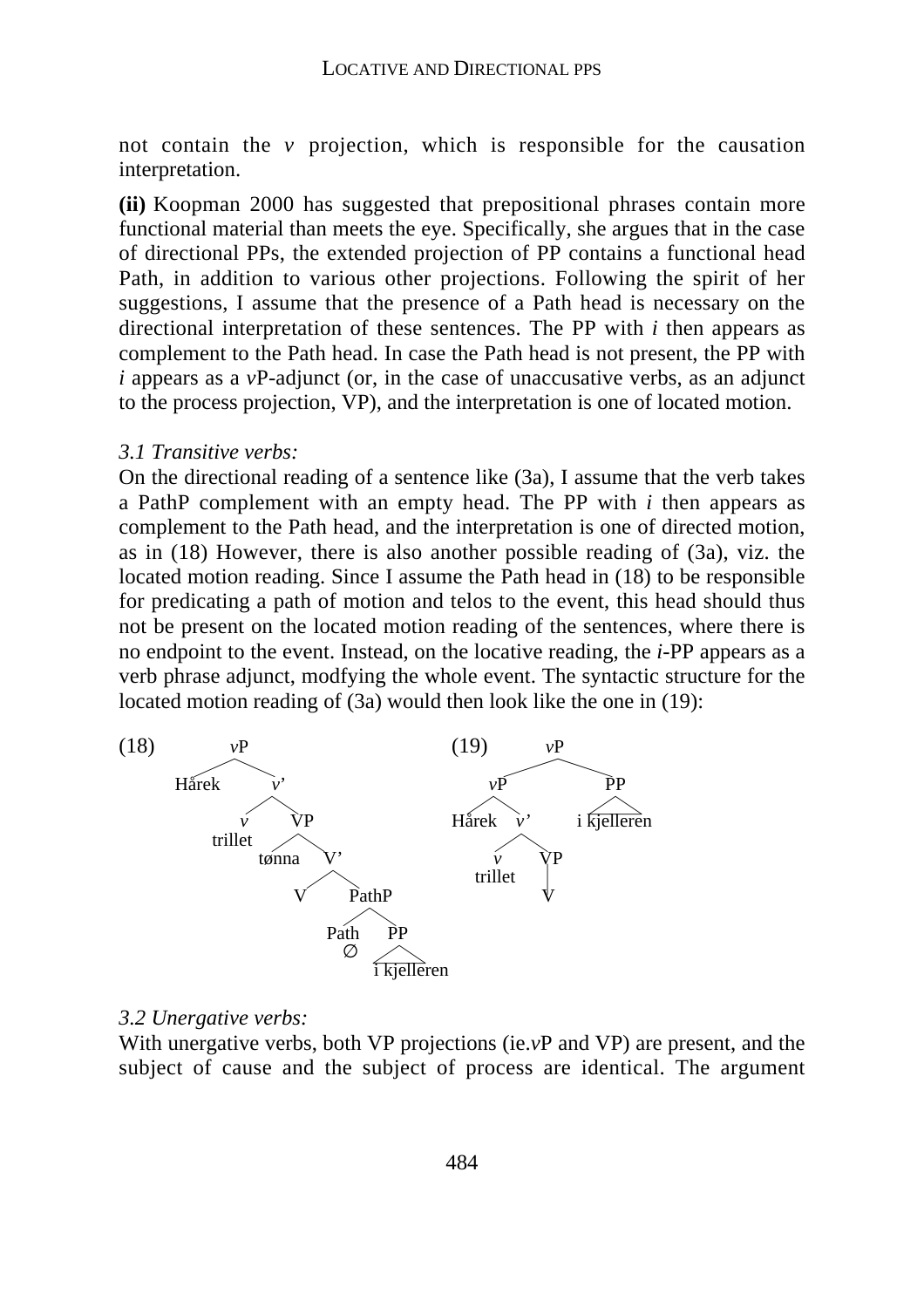structure of the directional reading of the sentence (1a) would thus look like the one in (20), while, on the located motion reading, the PP *i grøfta* appears as a *v*P-adjunct, as in (21):



In the case of unaccusative verbs, I assume that since the notion of causation is not present, the *v*-projection responsible for the causation interpretation is missing. Again, on the directed motion reading, and the argument structure for a sentence like (2b) would look like the one in (22), while the argument structure for the located motion reading would look like the one in (23), with the locative PP appearing as a VP adjunct:



To summarize briefly, we have seen that for all types of verbs, in the case of the directed motion reading, the verb takes a PathP argument, which takes the PP with *i* as its complement. On the located motion reading, on the other hand, PathP is not present, and here again the *i*-PP appears as an adjunct to the verb phrase.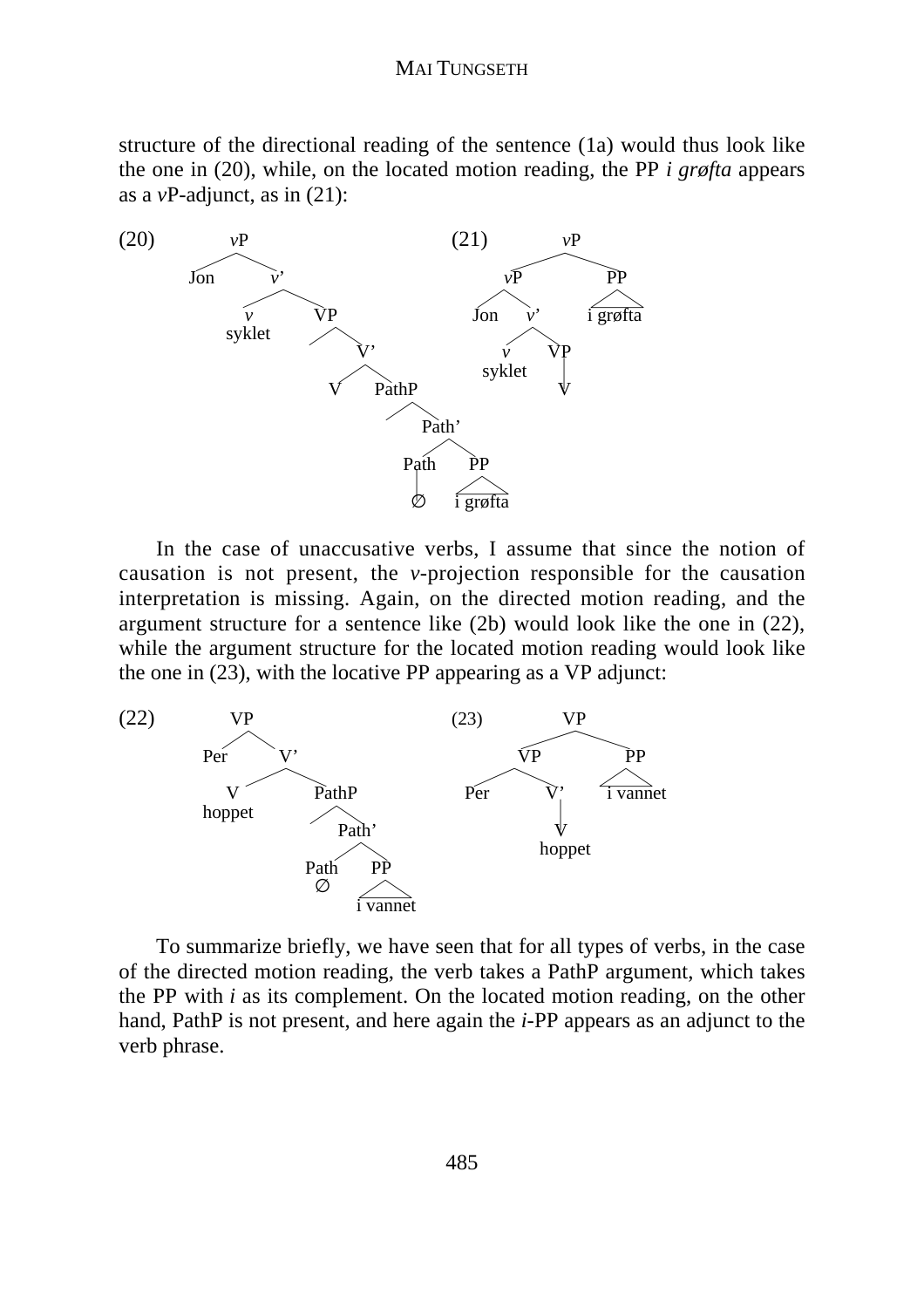## **4. Findings and conclusions**

In section 2, we saw that the two readings of a sentence like (1a) pattern differently with respect to a variety of syntactic tests, and in section 3, we proposed an analysis of of such sentences where directional PPs appear low down inside the verb phrase as complements to an empty functional head Path, while locative PPs appear as adjuncts to the verb phrase, modifying the whole event.

Here, then, we will try and draw the connection between the two preceding sections, and we will see that the proposed analysis is able to account for all the differences observed in section 2 above.

### *4.1 VP-topicalization and* do so*-substitution*

The argument structures for the locative and directional readings proposed in section 3 above give the desired results for explaining the observed differences between the two types of constructions with respect to VPtopicalization and *do so*-substitution. We observed that the sentences resulting from stranding the *i*-PP under VP-fronting or *do so*-substitution could only be interpreted as events of located motion, which follows neatly from the different syntactic structures assumed. While directional PPs appear VPinternally as complements of the Path head, locative PPs are adjoined to the verb phrase, and do not count as VP-internal. Hence, only locative PPs can be stranded under VP-topicalization and *do so*-substitution.

## *4.2 Ordering of adverbial PPs*

The relative ordering of adverbial PPs proposed by Nilsen 1998 lends further support to the view that directional PPs appear closer to the verb than locatives, but says little about the exact structural position of the two types of prepositional phrases.

## *4.3 Binding theory*

The different structures proposed in section 3 are also able to account for the observed differences with respect to the distribution of pronouns and reflexives. In section 2 we saw that sentences in which the *i*-PP contains a reflexive coreferent with the direct object are unambiguously interpreted as events of directed motion. Reflexives must be c-commanded by their binder, which is only possible on the structure proposed for the directional reading. A reflexive inside of a locative PP would, however, fail to be bound, since locative PPs appear higher up in the structure, as adjuncts to the verb phrase.